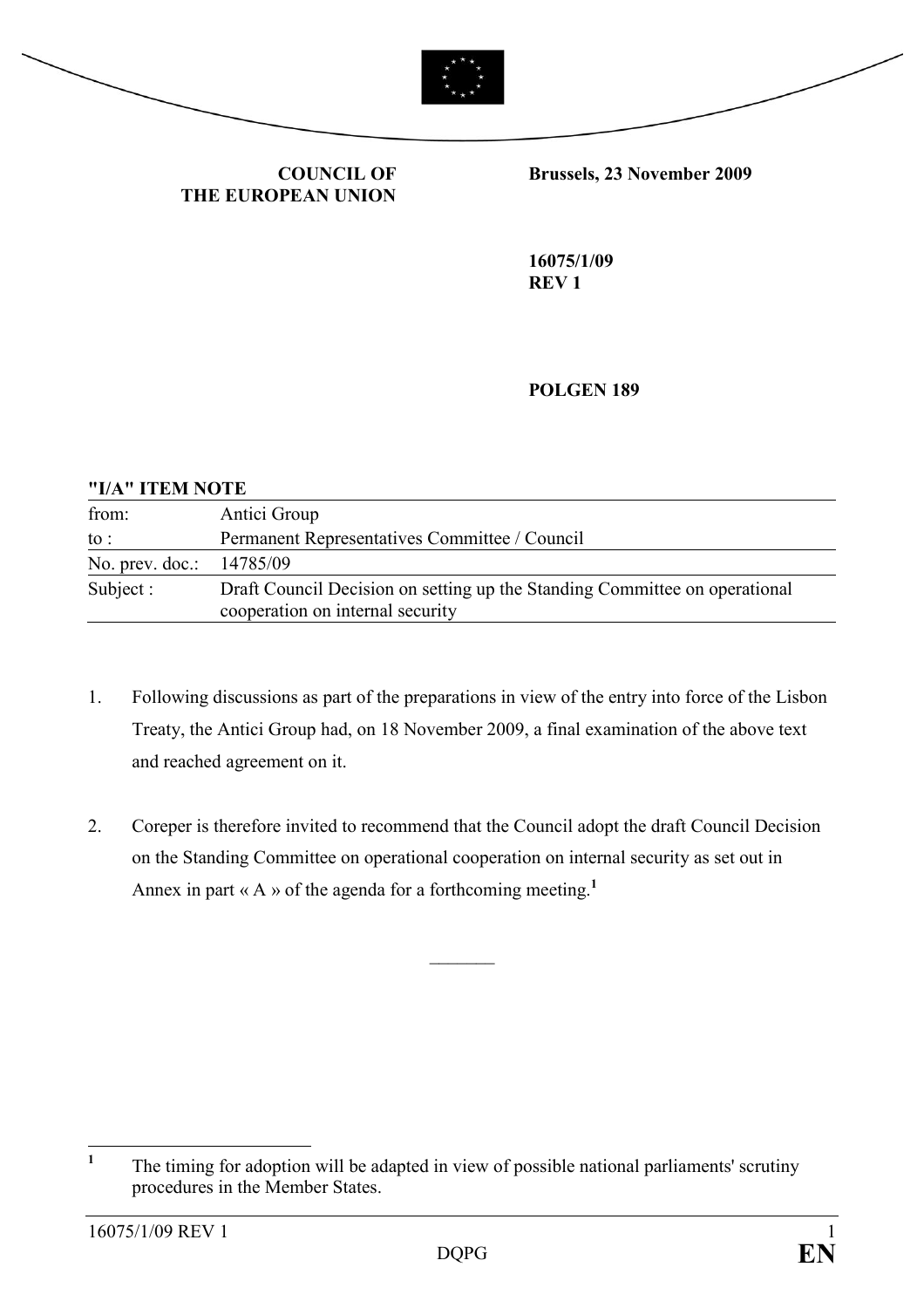## DRAFT

### COUNCIL DECISION

#### of .....

#### on setting up the Standing Committee on operational cooperation on internal security

THE COUNCIL OF THE EUROPEAN UNION,

Having regard the Treaty on the Functioning of the European Union, and in particular Article 240(3) thereof,

Whereas:

- (1) Article 71 of the Treaty on the Functioning of the European Union provides that a standing committee shall be set up within the Council in order to ensure that operational cooperation on internal security is promoted and strengthened within the Union,
- (2) It is therefore appropriate to adopt a Decision on setting up of such a Committee and to define its tasks,

DECIDES :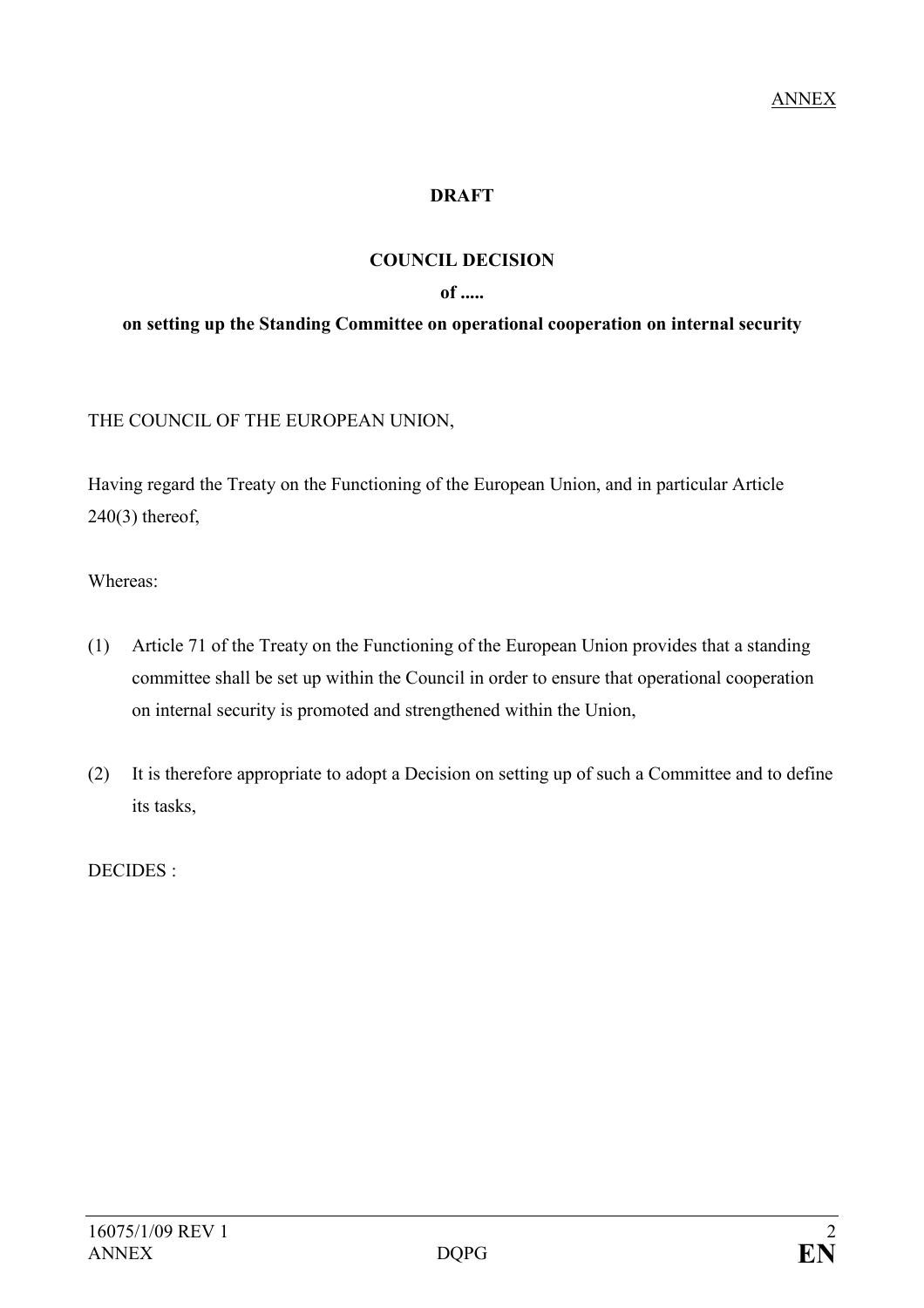#### Article 1

The Standing Committee on operational cooperation on internal security foreseen in Article 71 of the Treaty on the Functioning of the European Union (TFEU) is herewith set up within the Council.

### Article 2

The Standing Committee shall facilitate, promote and strengthen coordination of operational actions of the authorities of the Member States competent in the field of internal security.

### Article 3

- 1. Without prejudice to the mandates of the bodies referred to in Article 5, the Standing Committee shall facilitate and ensure effective operational cooperation and coordination under Title V of Part Three of the TFEU, including in areas covered by police and customs cooperation and by authorities responsible for the control and protection of external borders. It shall also cover, where appropriate, judicial cooperation in criminal matters relevant to operational cooperation in the field of internal security.
- 2. The Standing Committee shall also evaluate the general direction and efficiency of operational cooperation; it shall identify possible shortcomings or failures and adopt appropriate concrete recommendations to address them.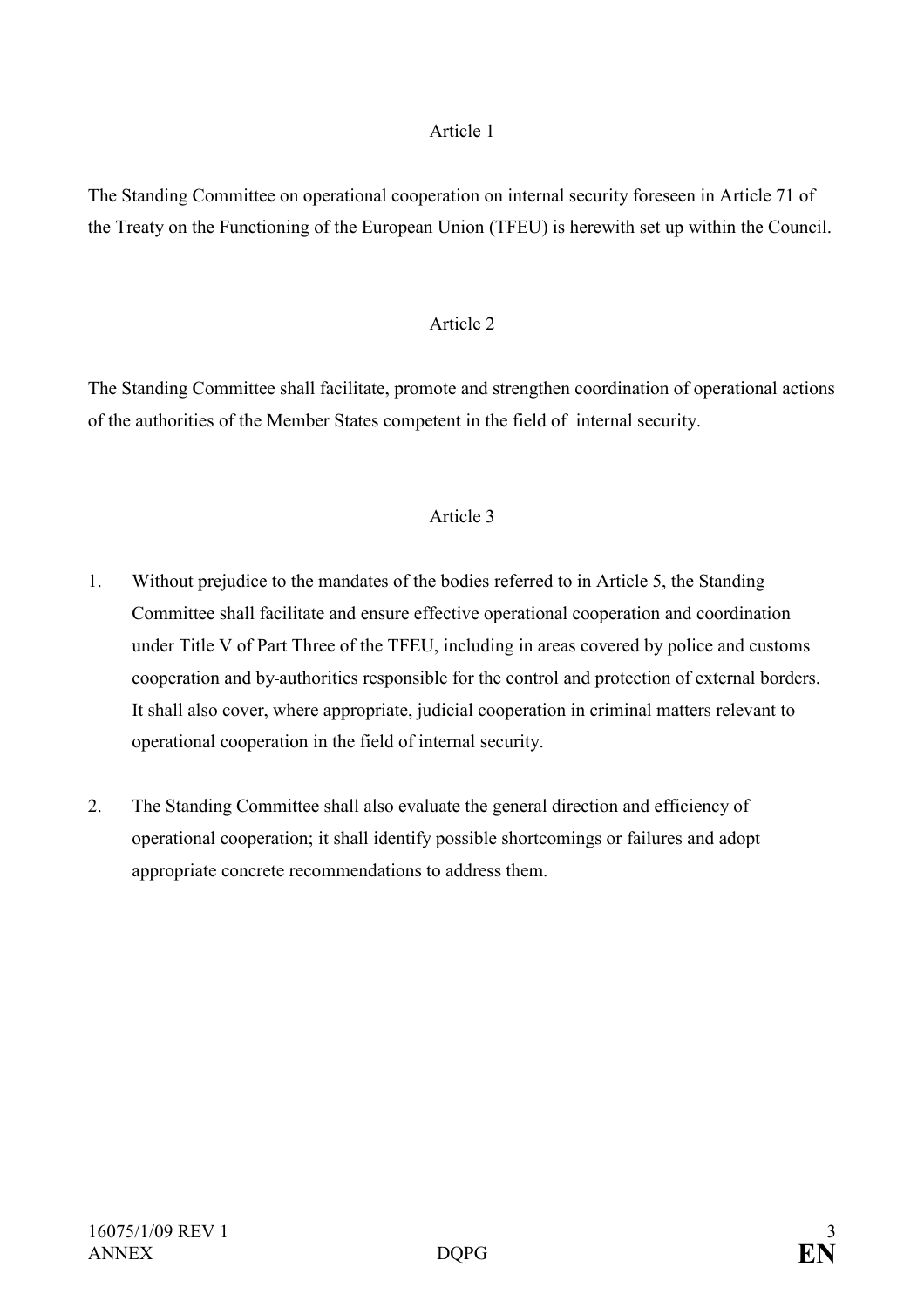3. The Standing Committee shall assist the Council in accordance with the provisions of Article 222 TFEU.

# Article 4

- 1. The Standing Committee shall not be involved in conducting operations, which shall remain the task of the Member States.
- 2. The Standing Committee shall not be involved in preparing legislative acts.

# Article 5

- 1. When appropriate, representatives from Eurojust, Europol, the European Agency for the Management of Operational Cooperation at the External Borders of the EU Member States (Frontex) and other relevant bodies shall be invited to attend, as observers, the meetings of the Standing Committee.
- 2. The Standing Committee will help ensure consistency of action by these bodies.